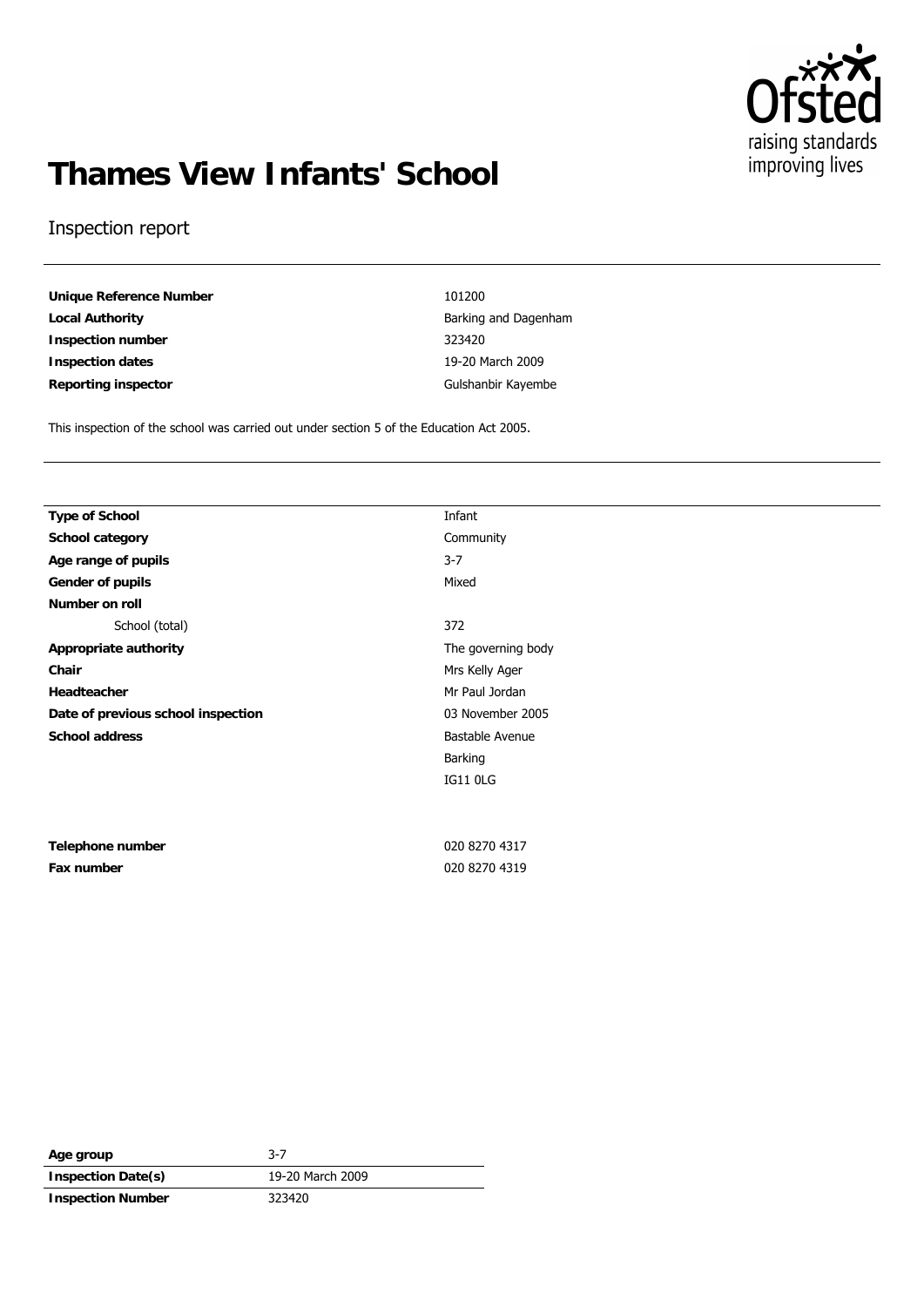#### (c) Crown copyright 2009

#### Website: www.ofsted.gov.uk

This document may be reproduced in whole or in part for non commercial educational purposes, provided that the information quoted is reproduced without adaptation and the source and date of publication are stated.

Further copies of this report are obtainable from the school. Under the Education Act 2005, the school must provide a copy of this report free of charge to certain categories of people. A charge not exceeding the full cost of reproduction may be made for any other copies supplied.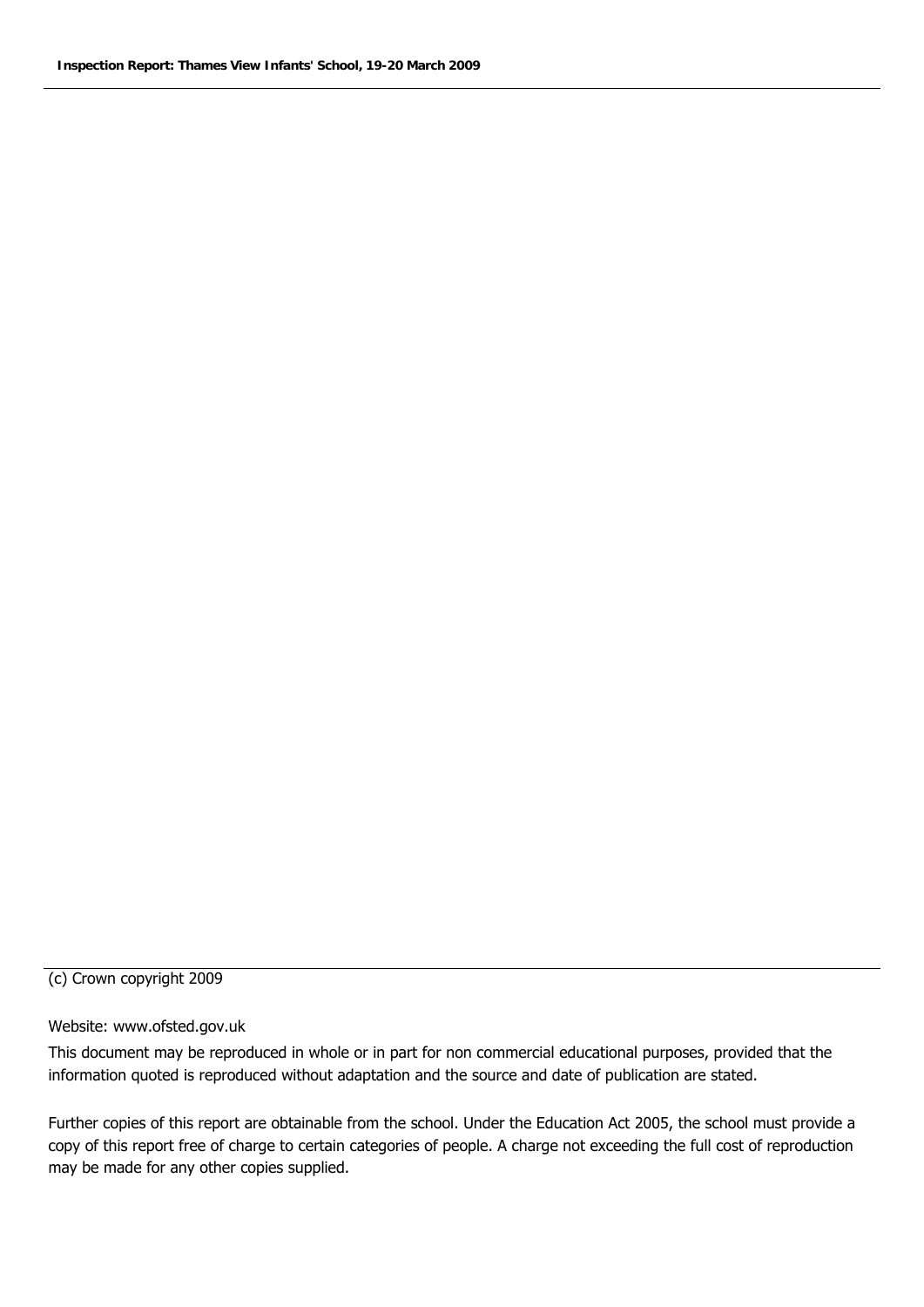## **Introduction**

The inspection was carried out by three Additional Inspectors.

## **Description of the school**

The school serves an ethnically diverse community in Essex. A high proportion of pupils have English as an additional language, and over a fifth are at an early stage of learning to speak English. The proportion of pupils eligible for free school meals is very high. The proportion of pupils with learning difficulties is above average. Disabilities represented in the school are largely related to hearing impairment. The headteacher took up post in September 2007 after a short gap in the school's leadership and a period of staffing instability. Most of the current teaching staff have been in the school for less than two years. The school has an Early Years Foundation Stage, which is made up of its own Nursery and Reception class. The school is sited next to the Sue Bramley Children's Centre Nursery. The school shares part of the Nursery accommodation with the Centre, although the Centre was inspected separately from this inspection.

## **Key for inspection grades**

| Grade 1 | Outstanding  |
|---------|--------------|
| Grade 2 | Good         |
| Grade 3 | Satisfactory |
| Grade 4 | Inadequate   |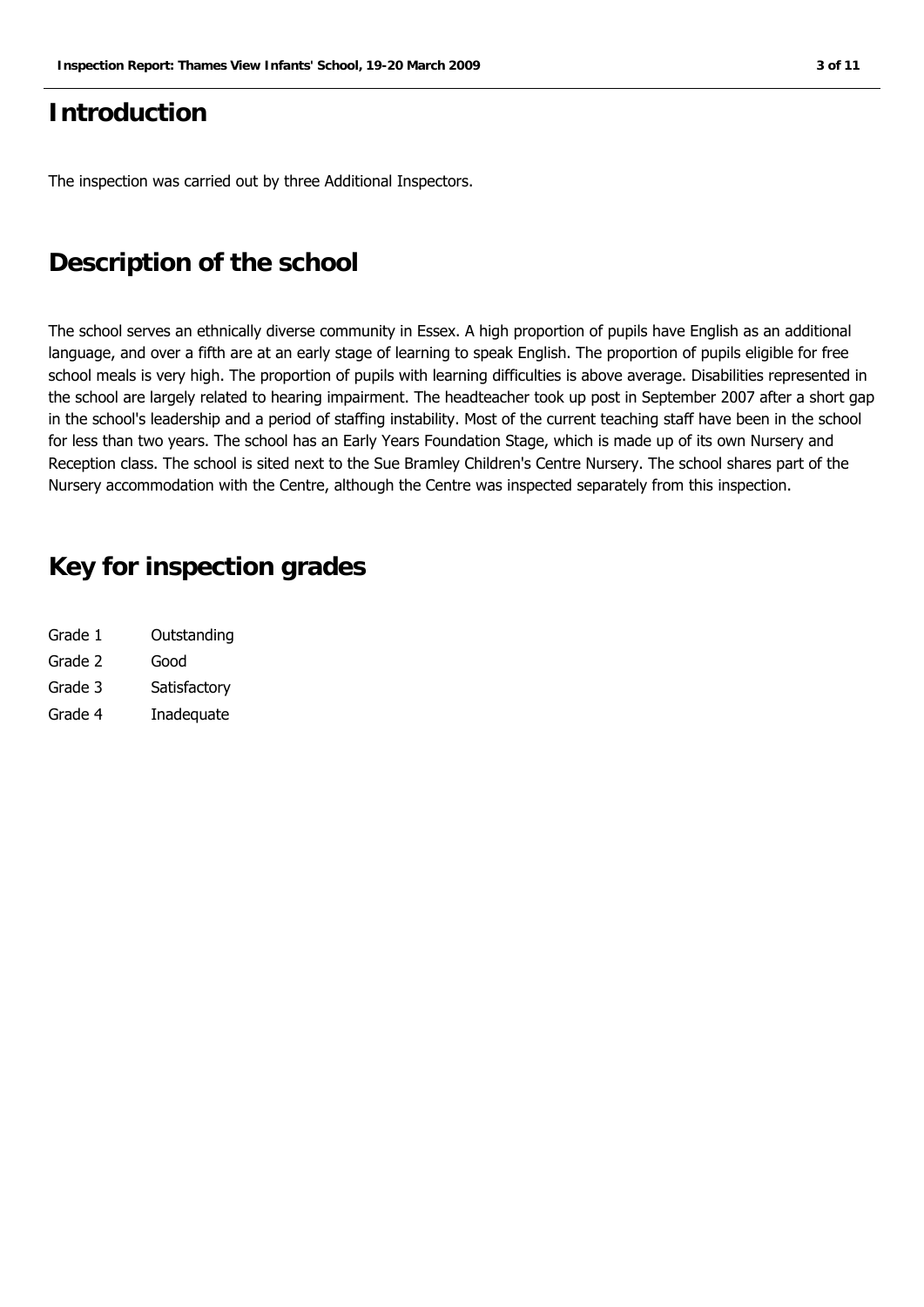### **Overall effectiveness of the school Grade: 1 Grade: 1**

Thames View Infants' is an outstanding school. It has made remarkable improvement since its last inspection, when it was judged to be satisfactory. Pupils now make excellent progress in their learning to reach, from a low base, standards that are above average by the end of Year 2. Standards in information and communication technology (ICT) are particularly high, being well above average. Pupils use computers with confidence and skill, and ICT makes a major contribution to their learning across the curriculum. This work has been awarded the ICT Mark, and the school has been entered for this year's ICT Excellence Award.

The strong sense of community extends beyond the school gates to embrace the wider community. Parents feel welcome in the school because they are viewed as important partners in the education of their children.

Pupils' personal development and well-being are outstanding. Pupils visibly grow in confidence and independence as they move through the school. They express their views with conviction, but have the grace to listen to those of others. Pupils' personal and social skills are sensitively nurtured, because pupils are valued as individuals. This instils a strong sense of belonging. Pupils reap the benefits of being educated in a culturally diverse environment, and successfully develop their understanding about the variety of lifestyles and cultures represented in Britain today. Their exemplary behaviour and enthusiastic enjoyment of school contributes to their excellent progress. Pupils exhibit a strong desire to do well.

The excellent curriculum promotes spiritual, moral, social and cultural development exceptionally well. It also teaches pupils about healthy lifestyles, which most pupils make good efforts to adopt. The curriculum is tailored to the needs of individual pupils extremely successfully, so that all make very measurable progress. The excellent support and carefully modified curriculum for pupils learning English as an additional language ensures that they acquire English rapidly. Those who find learning difficult or who have hearing impairment are given very personalised help, so that they too achieve the best they can. The greatest impact of the high-quality curriculum is the success with which it supports teaching, so that this, too, is outstanding. Excellent planning guides teaching, with the result that it meets the needs of individual pupils very well. Teaching assistants and other support staff make a meaningful and invaluable contribution to the work of the school, and the impact of this is very evident in the outcomes for pupils.

The very strong pastoral systems ensure that pupils are looked after exceptionally well, which helps them both to feel safe and to be aware of safety issues. There is a wide range of partner agencies and external professionals who work with the school to support the personal needs of individual pupils and their families. Robust systems and initiatives for checking and improving attendance have led to a rapid rise in the attendance figures, and a significant reduction in persistent absence. Academic guidance is excellent, so that pupils have a very clear idea of what they are doing well and what they need to do to improve their work.

The headteacher and deputy headteacher work together in partnership to provide outstanding leadership. Excellent communication and consultation across the school community, including with parents and other local partners, is a key to the success with which the leadership has established common goals and set a clear direction for development. Staff and governors work collaboratively together to achieve these common goals, because they all know what they are expected to do and achieve. The headteacher builds on the strengths of individuals to bring out the best in everyone.

### **Effectiveness of the Early Years Foundation Stage Grade: 1**

Children begin in the Nursery with skills and knowledge that are significantly lower than expected for their ages. They make excellent progress, to reach standards that are, currently, in line with national averages. These standards reflect a strong and improving trend, building further on the performance of 2008, which was a little below average. Nonetheless, children's achievement was excellent across most areas, given their very low starting points.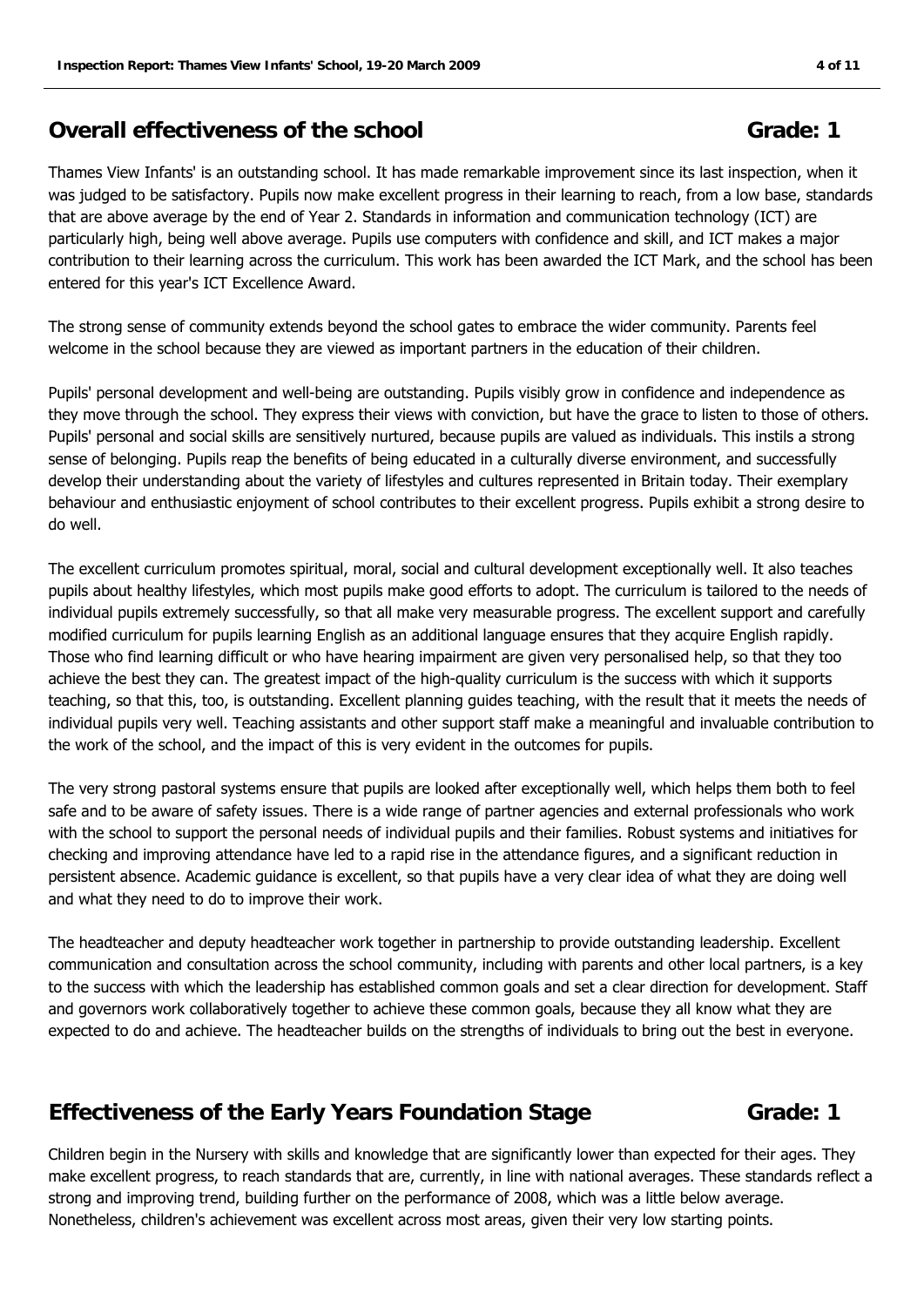Children's personal development and well being are good overall. They make excellent progress in the Nursery in improving social skills and becoming independent. In Reception, their progress in these areas, while good overall, is not as good as in Nursery. This is because there is a little too much whole-class teaching in Reception and occasionally sessions are too long, resulting in some children losing focus and concentration. The outstanding learning opportunities in the Nursery make a strong contribution to children's excellent overall progress. Here, a wide range of stimulating activities engages their interests and helps them to make rapid gains in their learning. They are enthused and excited by what they do, and participate fully in all that is offered.

Overall, children build well in the Reception classes on what they have learned in the Nursery. While teaching is good overall in Reception, there is also some outstanding teaching which promotes learning exceptionally well. Progress in most areas is exceptional, because of the excellent individual support for children and the outstanding use of ICT to support learning. The outdoor area is extremely well used in the Nursery, and increasingly so in Reception. Rigorous assessment systems are intelligently used to pinpoint the individual needs of children and to plan their next steps in learning. The area is very successfully led and managed. Given the rapid improvements in provision and standards, and the very accurate knowledge of how good the area is, the capacity to improve even more is excellent.

### **What the school should do to improve further**

■ Improve the balance between whole-class teaching and practical activities in the Reception classes, and ensure that whole-class sessions are not too long.

## Achievement and standards **Containers Grade:** 1

Standards have been rising rapidly over the last three years. Assessments for pupils at the end of Year 2, in 2008, showed above-average standards in reading and writing. They were a little above in mathematics. Overall, given their low starting points, pupils made excellent progress. Current standards are even better, and pupils in Year 2 are on track to attain even higher levels overall in reading, writing and mathematics. The most-able pupils, identified in the last inspection report as underachieving, now achieve exceptionally well; this reflects the improved leadership and quality of teaching and learning. Pupils learning English as an additional language are exceedingly well supported and make exemplary progress, to reach similar standards as those whose first language is English. Those who find learning difficult are quickly identified and given very clear targets to work to, so that they, too, make as much progress as others. Boys and girls, and pupils of varying ethnic backgrounds, attain similar outcomes, which demonstrates a very inclusive school.

## **Personal development and well-being Theorem Controllery Controllery Grade: 1**

When writing about the things that she does during the week, one Year 1 pupil wrote, 'On Tuesday I go to my wonderful school.' This reflects not only the views of this pupil, but also those of the rest in the school. Pupils speak eagerly about how much they enjoy their lessons and the extra activities that are available to them. They certainly do enjoy school, as the greatly improved attendance figures show. A very active and enthusiastic school council works diligently to represent and support fellow pupils. The school council is admired by many, and seen as a shining example for others to follow - so much so that members have been invited to attend the Children's Forum. They have met the Deputy Mayor, with whom they discussed how to keep their area safe. Behaviour throughout the school is exemplary, and this reinforces the very positive ethos that prevails. Pupils have a very clear understanding of the difference between right and wrong, and relate extremely well with each other and with the staff. Their cultural development and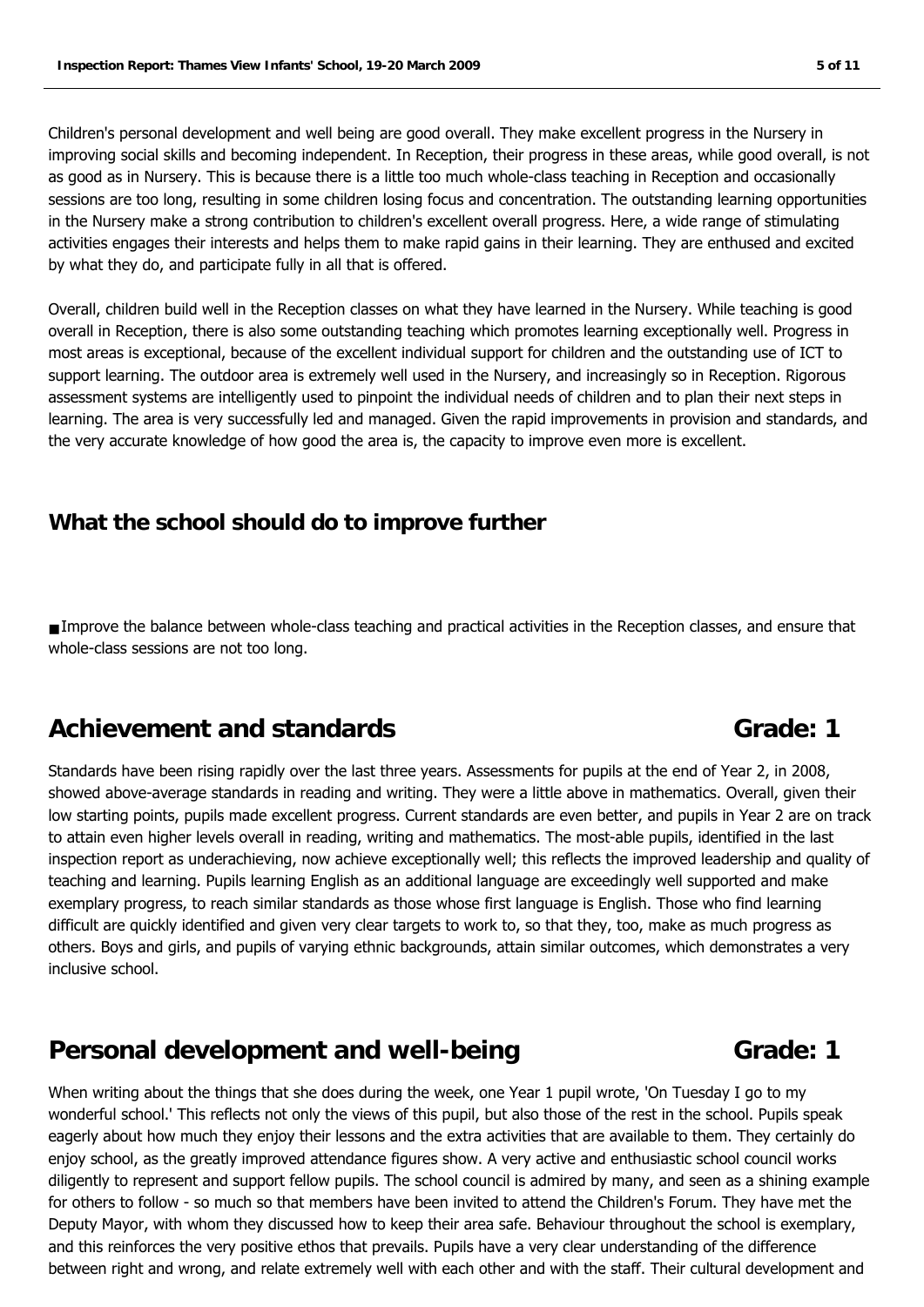understanding enrich their education enormously. There are times when experiences that they enjoy can only be described as awesome, particularly during assemblies. The excellent personal skills pupils develop prepare them exceptionally well for their next stage of education.

## **Quality of provision**

### **Teaching and learning and strate and strate and strate and strate and strate and Grade: 1**

Teachers have excellent relationships with their pupils, and a very clear understanding of their individual needs. They have established clear routines and very high expectations of behaviour and learning. Teachers have very good subject knowledge, and encourage pupils to use the correct vocabulary when describing their work and how they have achieved their learning goals. Lesson planning is comprehensive and includes very careful matching of work to pupils' ability. The close teamwork of teachers and support staff is of great benefit to all. Teachers work closely together, and share good practice to ensure that all pupils receive an equally high standard of education. Lessons are vibrant and pupils learn very well from their teachers and from each other as they are encouraged to work together, supporting and encouraging one another.

#### **Curriculum and other activities Grade: 1 Grade: 1**

The curriculum is lively and exciting, and encourages pupils to develop as learners exceptionally well. It is particularly mindful of the broad range of individual needs, and is carefully modified to suit the needs of different groups of pupils such as those with autistic spectrum disorder, or those learning English as an additional language. It also reflects the wide range of cultures represented in the school. The school has been instrumental in engaging not only pupils but also parents in the use of ICT to support learning, and has been able to introduce ICT into many homes where previously it was absent. Parents and pupils have benefited greatly from this initiative. The use of ICT as a means of communication is as natural to pupils as speaking and listening. The ICT-rich environment accelerates pupils' independence. Pupils also benefit greatly from the wide variety of visits and visitors, and of extra-curricular activities; pupils are thrilled to talk about these.

#### **Care, guidance and support Grade: 1 Grade: 1**

The level of commitment shown by all staff ensures that pupils' individual needs are well known to staff and that they are exceptionally well cared for. Home/school links are outstanding, and partnership with parents, established prior to admission, acts as a foundation to learning success. There is rigorous attention to ensuring that pupils are safe and well cared for. Support to pupils and, where required, to parents is exceptionally well managed. There is a 'can-do' approach, and the school is prepared to go the extra mile to support individual needs. Assessment is outstanding. Each child is confident in knowing their personal targets, and uses them to improve his or her work.

## **Leadership and management Grade: 1**

The school's success is attributable to outstanding leadership and management. The headteacher and deputy headteacher have enabled staff at all levels to work to their strengths, to the benefit of the school and of pupils' learning. This includes empowering staff at all levels to develop exceptionally good leadership roles. The work of the school is underpinned with rigorous and thorough systems that are implemented consistently across the whole school. Honest and perceptive self-evaluation informs both the day-to-day work of the school and its longer term strategic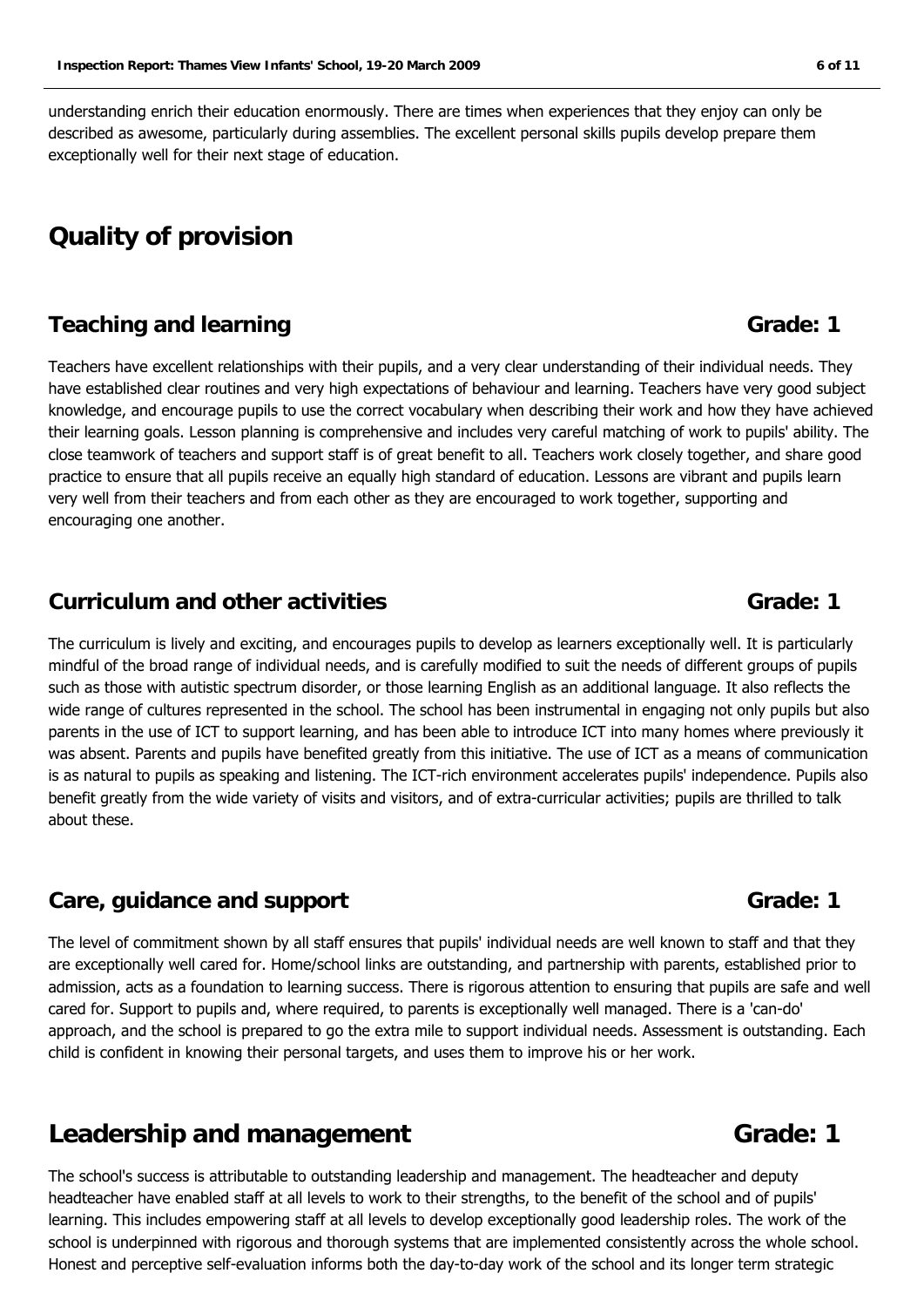planning. Pupil tracking systems are used exceptionally well to identify any who are not working at their best, and appropriate support is rapidly put in place. There is a strong focus on doing what matters most and what makes the biggest impact on learning. Staff agree that they are working very hard, but they know what they are working towards and are enjoying the success that their efforts bring. Governors have an excellent overview of the school and its work. They are actively involved, and work in partnership with the school to promote community cohesion in a most effective way. Hence, the school is making a real difference to the school community, parents, and the wider local community. The emphasis on developing understanding and respect for differences in race and faith is part and parcel of the school's mission. Parents and pupils from all ethnic backgrounds dancing to music from Indian cinema is an example of the positive impact the school is having in promoting racial tolerance. Given the improvement since the last inspection, the school has outstanding capacity to improve even more.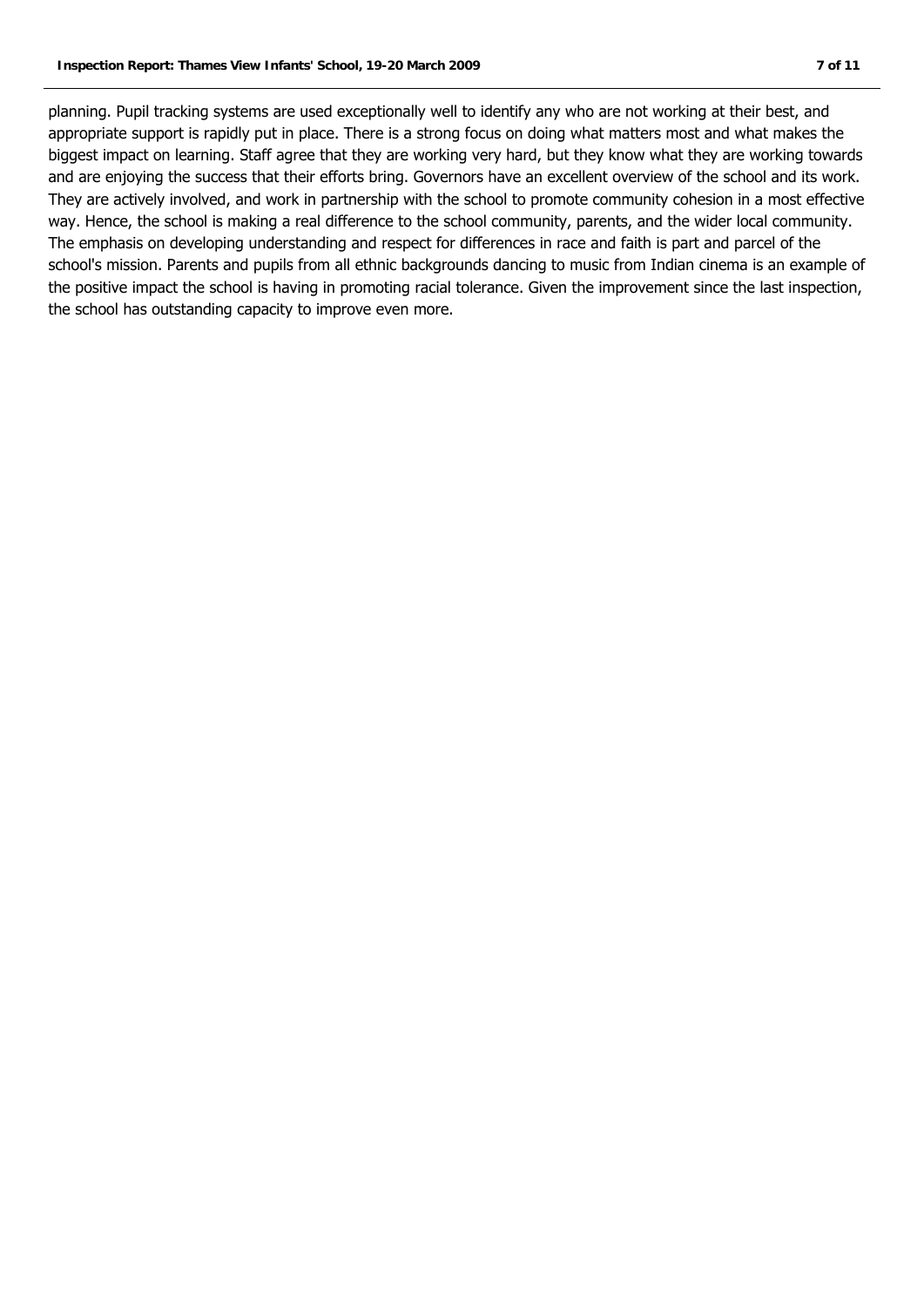**Any complaints about the inspection or the report should be made following the procedures set out in the guidance 'Complaining about inspections', which is available from Ofsted's website: www.ofsted.gov.uk.**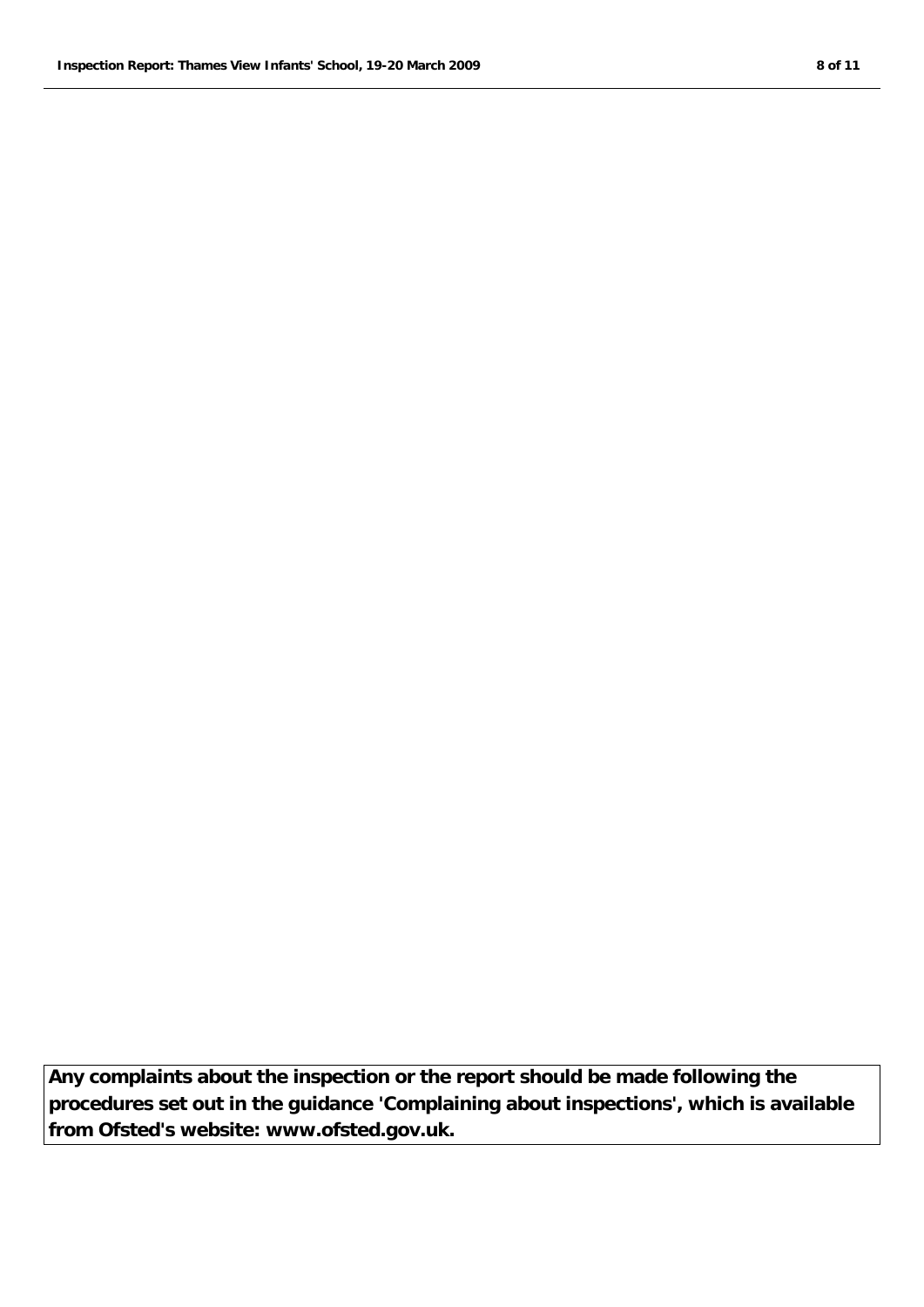## **Inspection judgements**

| Key to judgements: grade 1 is outstanding, grade 2 good, grade 3 satisfactory, and | School         |
|------------------------------------------------------------------------------------|----------------|
| grade 4 inadequate                                                                 | <b>Overall</b> |

### **Overall effectiveness**

| How effective, efficient and inclusive is the provision of education, integrated care     |     |
|-------------------------------------------------------------------------------------------|-----|
| and any extended services in meeting the needs of learners?                               |     |
| Effective steps have been taken to promote improvement since the last inspection          | Yes |
| How well does the school work in partnership with others to promote learners' well-being? |     |
| The capacity to make any necessary improvements                                           |     |

## **Effectiveness of the Early Years Foundation Stage**

| How effective is the provision in meeting the needs of children in the EYFS?             |  |
|------------------------------------------------------------------------------------------|--|
| How well do children in the EYFS achieve?                                                |  |
| How good is the overall personal development and well-being of the children in the EYFS? |  |
| How effectively are the children in the EYFS helped to learn and develop?                |  |
| How effectively is the welfare of children in the EYFS promoted?                         |  |
| How effectively is provision in the EYFS led and managed?                                |  |

### **Achievement and standards**

| How well do learners achieve?                                                                   |  |
|-------------------------------------------------------------------------------------------------|--|
| The standards <sup>1</sup> reached by learners                                                  |  |
| How well learners make progress, taking account of any significant variations between groups of |  |
| learners                                                                                        |  |
| How well learners with learning difficulties and/or disabilities make progress                  |  |

## **Personal development and well-being**

| How good is the overall personal development and well-being of the learners?                       |  |
|----------------------------------------------------------------------------------------------------|--|
| The extent of learners' spiritual, moral, social and cultural development                          |  |
| The extent to which learners adopt healthy lifestyles                                              |  |
| The extent to which learners adopt safe practices                                                  |  |
| How well learners enjoy their education                                                            |  |
| The attendance of learners                                                                         |  |
| The behaviour of learners                                                                          |  |
| The extent to which learners make a positive contribution to the community                         |  |
| How well learners develop workplace and other skills that will contribute to their future economic |  |
| well-being                                                                                         |  |

#### **Annex A**

 $^1$  Grade 1 - Exceptionally and consistently high; Grade 2 - Generally above average with none significantly below average; Grade 3 - Broadly average to below average; Grade 4 - Exceptionally low.

All white boxes must be completed. The grey boxes are used wherever the inspection team has sufficient evidence to come to a secure judgement.

 $2$  IE - denotes that insufficient evidence was available to inspectors for a judgement to be made.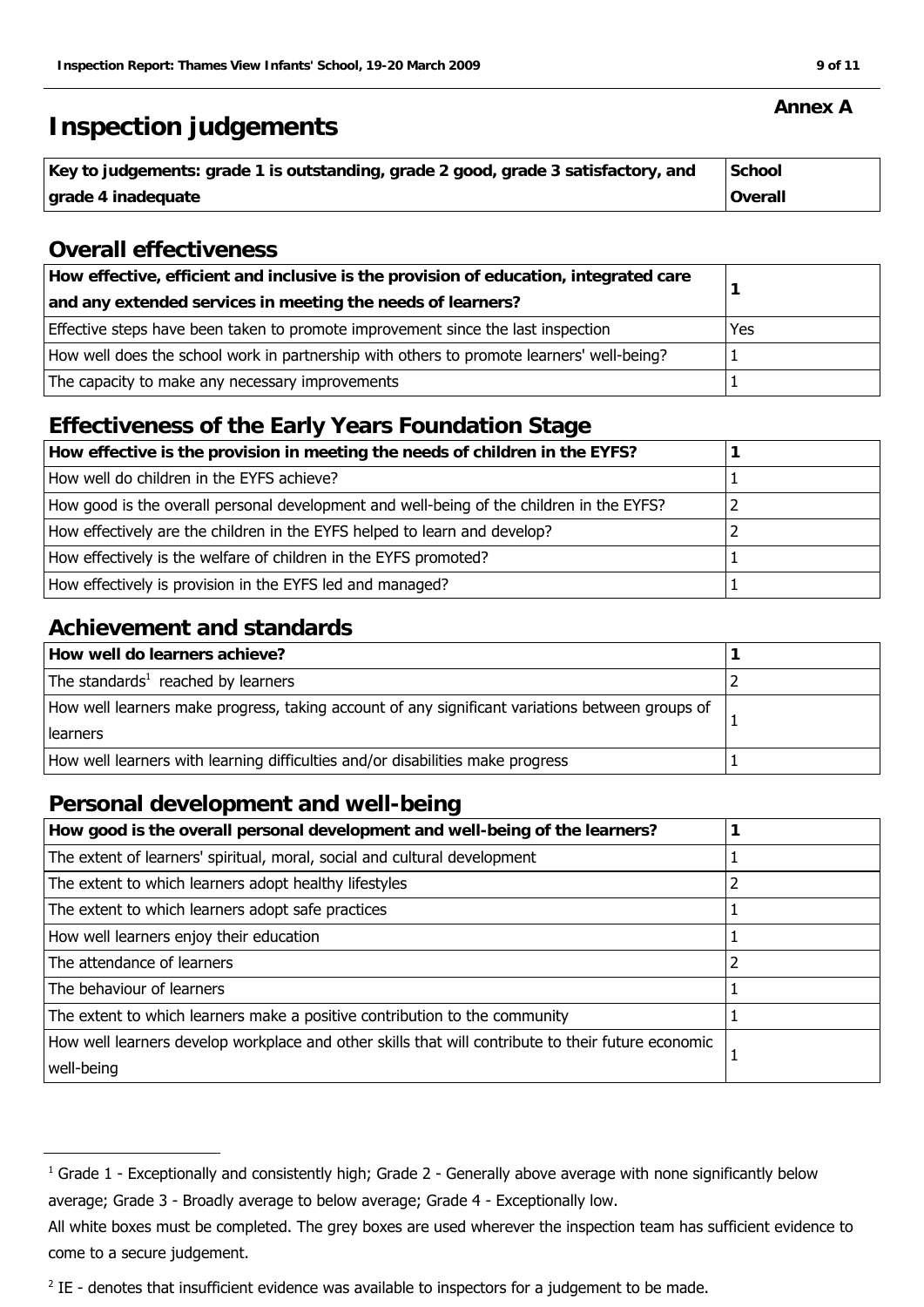## **The quality of provision**

| How effective are teaching and learning in meeting the full range of learners' needs? |  |
|---------------------------------------------------------------------------------------|--|
| How well do the curriculum and other activities meet the range of needs and interest  |  |
| of learners?                                                                          |  |
| How well are learners cared for, guided and supported?                                |  |

## **Leadership and management**

| How effective are leadership and management in raising achievement and supporting<br>all learners?  |     |
|-----------------------------------------------------------------------------------------------------|-----|
| How effectively leaders and managers at all levels set clear direction leading to improvement and   |     |
| promote high quality of care and education                                                          |     |
| How effectively leaders and managers use challenging targets to raise standards                     |     |
| The effectiveness of the school's self-evaluation                                                   |     |
| How well equality of opportunity is promoted and discrimination eliminated                          |     |
| How well does the school contribute to community cohesion?                                          |     |
| How effectively and efficiently resources, including staff, are deployed to achieve value for money |     |
| The extent to which governors and other supervisory boards discharge their responsibilities         |     |
| Do procedures for safeguarding learners meet current government requirements?                       | Yes |
| Does this school require special measures?                                                          | No  |
| Does this school require a notice to improve?                                                       | No  |